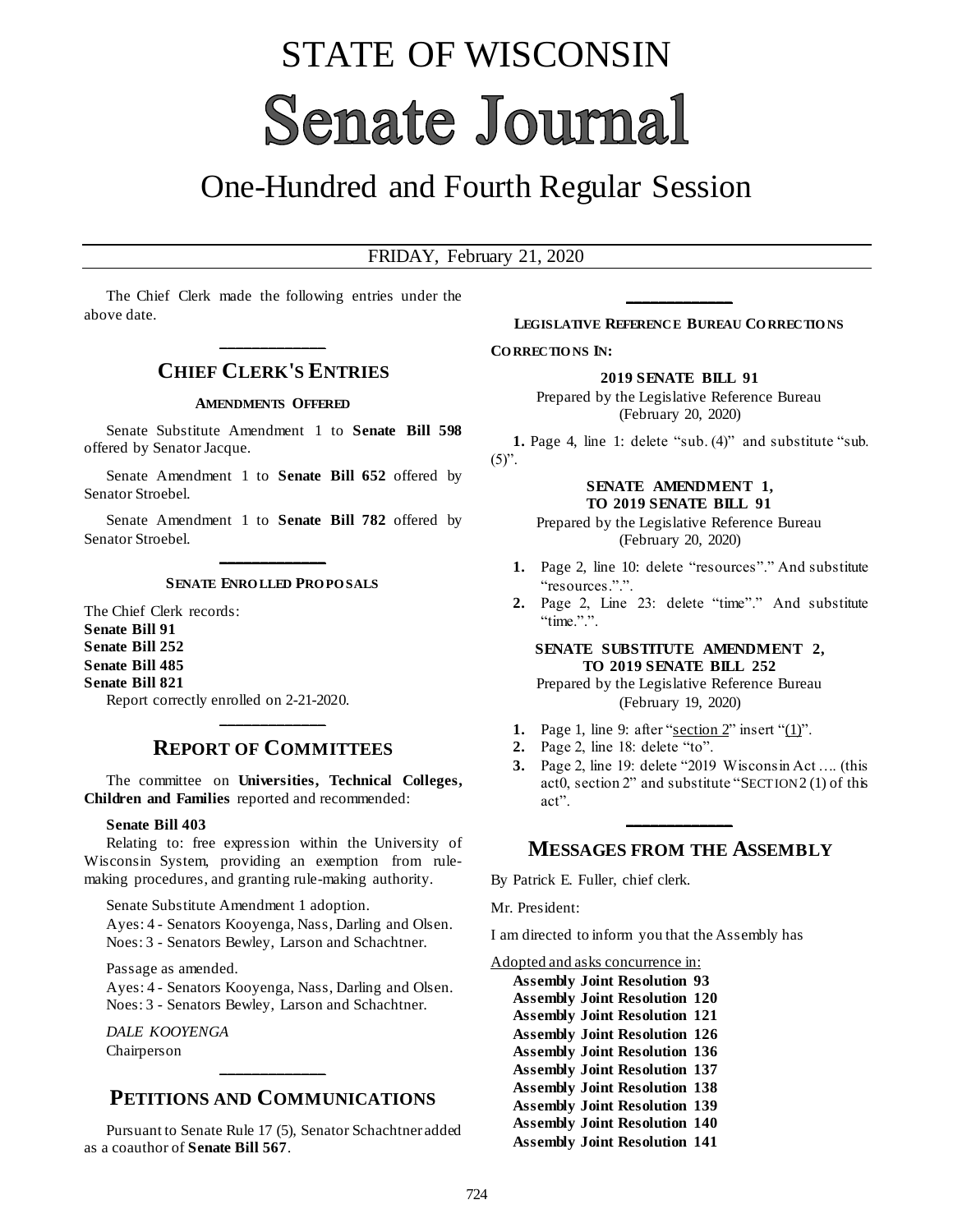**Assembly Joint Resolution 144 Assembly Joint Resolution 145**

| Аээснія у John Кезонноя<br>ш.<br><b>Assembly Joint Resolution</b> |
|-------------------------------------------------------------------|
|                                                                   |
| Passed and asks concurrence in:                                   |
| <b>Assembly Bill 31</b>                                           |
| <b>Assembly Bill 203</b><br><b>Assembly Bill 237</b>              |
| <b>Assembly Bill 245</b>                                          |
| <b>Assembly Bill 246</b>                                          |
| <b>Assembly Bill 247</b>                                          |
| <b>Assembly Bill 422</b>                                          |
| <b>Assembly Bill 459</b>                                          |
| <b>Assembly Bill 478</b>                                          |
| <b>Assembly Bill 511</b>                                          |
| <b>Assembly Bill 515</b>                                          |
| <b>Assembly Bill 516</b>                                          |
| <b>Assembly Bill 518</b>                                          |
| <b>Assembly Bill 546</b>                                          |
| <b>Assembly Bill 551</b>                                          |
| <b>Assembly Bill 556</b>                                          |
| <b>Assembly Bill 627</b>                                          |
| <b>Assembly Bill 639</b>                                          |
| <b>Assembly Bill 655</b>                                          |
| <b>Assembly Bill 665</b>                                          |
| <b>Assembly Bill 683</b>                                          |
| <b>Assembly Bill 690</b>                                          |
| <b>Assembly Bill 695</b>                                          |
| <b>Assembly Bill 724</b>                                          |
| <b>Assembly Bill 752</b>                                          |
| <b>Assembly Bill 753</b>                                          |
| <b>Assembly Bill 779</b>                                          |
| <b>Assembly Bill 784</b>                                          |
| <b>Assembly Bill 785</b>                                          |
| <b>Assembly Bill 786</b>                                          |
| <b>Assembly Bill 787</b>                                          |
| <b>Assembly Bill 810</b>                                          |
| <b>Assembly Bill 811</b>                                          |
| <b>Assembly Bill 814</b>                                          |
| <b>Assembly Bill 821</b>                                          |
| Assembly Bill 840                                                 |
| <b>Assembly Bill 849</b>                                          |
| <b>Assembly Bill 856</b>                                          |
| <b>Assembly Bill 869</b>                                          |
| <b>Assembly Bill 873</b>                                          |
| <b>Assembly Bill 874</b>                                          |
| <b>Assembly Bill 875</b>                                          |
| <b>Assembly Bill 876</b>                                          |
| <b>Assembly Bill 895</b>                                          |
| <b>Assembly Bill 897</b>                                          |
|                                                                   |
| Concurred in:                                                     |

**Senate Bill 43 Senate Bill 50 Senate Bill 70 Senate Bill 72 Senate Bill 108 Senate Bill 117 Senate Bill 162 Senate Bill 203 Senate Bill 205 Senate Bill 217**

**Senate Bill 268 Senate Bill 289 Senate Bill 292 Senate Bill 298 Senate Bill 351 Senate Bill 369 Senate Bill 383 Senate Bill 387 Senate Bill 422 Senate Bill 437 Senate Bill 489 Senate Bill 500 Senate Bill 512 Senate Bill 514 Senate Bill 523 Senate Bill 527 Senate Bill 537 Senate Bill 583 Senate Bill 595 Senate Bill 605 Senate Bill 613 Senate Bill 637 Senate Bill 669 Senate Bill 684 Senate Bill 685 Senate Bill 696 Senate Bill 700 Senate Bill 737 Senate Bill 768 Senate Bill 819 Senate Joint Resolution 4 Senate Joint Resolution 78** Senate Amendment 1 to **Assembly Bill 805**

Concurred in:

**Senate Bill 446** (Assembly Amendment 1 adopted) **Senate Bill 468** (Assembly Amendment 1 adopted) **Senate Bill 511** (Assembly Substitute Amendment 1 adopted) **Senate Bill 559** (Assembly Amendment 2 adopted)

## **MESSAGES FROM THE ASSEMBLY CONSIDERED**

**Senate Bill 720** (Assembly Amendment 2 adopted) **\_\_\_\_\_\_\_\_\_\_\_\_\_**

#### **Assembly Joint Resolution 93**

Relating to: congratulating Madison-native TeKema Balentine on her crowning as Miss Black USA 2019.

By Representatives Stubbs, L. Myers, Anderson, Ballweg, Bowen, Considine, Crowley, Dittrich, Gruszynski, Haywood, Hebl, Hesselbein, Neubauer, Ohnstad, Sargent, Shankland, Sinicki, Spreitzer, Steffen, Subeck, C. Taylor, Thiesfeldt, Tusler, Vining, Vruwink, Wichgers, Wittke and Zamarripa; cosponsored by Senators L. Taylor, Johnson, Bewley, Larson, Ringhand, Risser, Wirch and Kooyenga.

Read and referred to the committee on **Senate Organization**.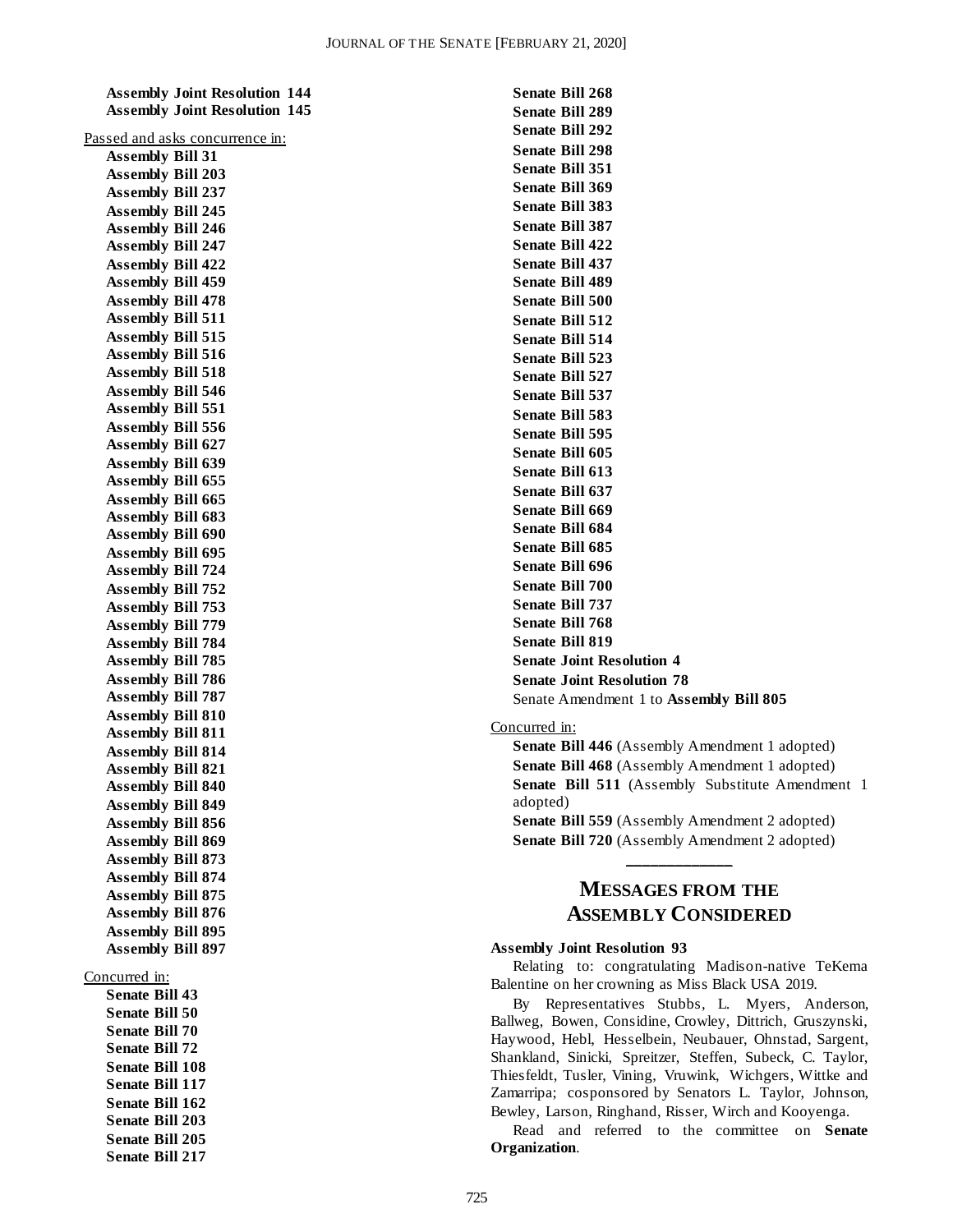#### **Assembly Joint Resolution 120**

Relating to: congratulating the Edgewood High School Crusaders girls golf team on winning the team title at the state golf tournament.

By Representatives Stubbs, Bowen, Crowley, Sinicki, Spreitzer, Subeck, Tusler and Vruwink; cosponsored by Senators Risser and Olsen.

Read and referred to the committee on **Senate Organization**.

#### **Assembly Joint Resolution 121**

Relating to: congratulating the University of Wisconsin-Madison Badgers football team on a great season and winning the Big Ten West Division game against the Minnesota Gophers.

By Representatives Stubbs, C. Taylor, Anderson, Bowen, Considine, Crowley, Emerson, Hebl, Murphy, Skowronski, Spiros, Spreitzer, Subeck, Tranel, Vruwink and Zamarripa; cosponsored by Senators Risser, Miller, Ringhand and Wirch.

Read and referred to the committee on **Senate Organization**.

#### **Assembly Joint Resolution 126**

Relating to: declaring December 10, 2020, as Howard Temin Day in Wisconsin.

By Representatives Allen, Tauchen, Magnafici, Anderson, Sinicki, Steffen, Spreitzer, Subeck, Tusler, C. Taylor, Skowronski and Spiros; cosponsored by Senators Risser and Olsen.

Read and referred to the committee on **Senate Organization**.

#### **Assembly Joint Resolution 136**

Relating to: honoring the life and public service of Representative Warren A. Grady.

By Representatives Brooks, Allen, Pronschinske, Sargent, Sinicki, Spreitzer and Tusler; cosponsored by Senators Stroebel and Marklein.

Read and referred to the committee on **Senate Organization**.

#### **Assembly Joint Resolution 137**

Relating to: congratulating the University of Wisconsin-Madison Badgers Women's Volleyball team on an incredible 2019 season and being NCAA Finalists.

By Representatives C. Taylor, Stubbs, Milroy, Hebl, Tusler, Sinicki, Bowen, Crowley, Anderson, Spreitzer, Ballweg, Sargent, Subeck, Vruwink, Hesselbein, Cabrera, Spiros, Kolste, Gruszynski, Thiesfeldt and Zamarripa; cosponsored by Senators Risser, Jacque, Carpenter, Olsen, Bewley and Ringhand.

Read and referred to the committee on **Senate Organization**.

#### **Assembly Joint Resolution 138**

Relating to: honoring February 29, 2020, as LeRoy's Leap Day.

By Representative Wichgers.

Read and referred to the committee on **Senate Organization**.

#### **Assembly Joint Resolution 139**

Relating to: commending Abigail Martin for her service as Wisconsin's agriculture ambassador and wishing her continued success.

By Representative Vruwink.

Read and referred to the committee on **Senate Organization**.

#### **Assembly Joint Resolution 140**

Relating to: proclaiming the year 2020 as the 100th Anniversary of the American Family Children's Hospital.

By Representative Stubbs; cosponsored by Senator Risser.

Read and referred to the committee on **Senate Organization**.

#### **Assembly Joint Resolution 141**

Relating to: honoring April 22, 2020, as the 50th Anniversary of Earth Day.

By Representatives Hesselbein, Mursau, Kolste, Bowen, Petryk, Spreitzer, Hebl, Brostoff, Zamarripa, Stubbs, Emerson, Neubauer, C. Taylor, Shankland, Cabrera, Sinicki, Milroy, Sargent, Anderson, Crowley, B. Meyers, Pope, Considine and Subeck; cosponsored by Senators Miller, Wirch, Risser, Schachtner, Carpenter, L. Taylor, Bewley, Ringhand and Hansen.

Read and referred to the committee on **Senate Organization**.

#### **Assembly Joint Resolution 144**

Relating to: recognizing March 1, 2020, to March 6, 2020, as Aplastic Anemia and MDS Awareness Week in Wisconsin.

By Representatives Hintz, Cabrera, Emerson, Hebl, Horlacher, Kolste, B. Meyers, Milroy, Sargent, Sinicki, Stubbs, Subeck, Vruwink and Zamarripa; cosponsored by Senator L. Taylor.

Read and referred to the committee on **Senate Organization**.

#### **Assembly Joint Resolution 145**

Relating to: proclaiming May 15, 16, and 17, 2020, Syttende Mai Weekend.

By Representatives Oldenburg and Hebl; cosponsored by Senators Shilling and Miller.

Read and referred to the committee on **Senate Organization**.

#### **Assembly Bill 31**

Relating to: grants for obtaining farm tractor rollover protection structures and making an appropriation.

By Representatives Kulp, Kurtz, Tauchen, Novak, Edming, Kitchens, Mursau, Tranel, VanderMeer, Vruwink, Krug, Oldenburg, Ramthun, Rohrkaste, Skowronski, Spiros, Tusler and Wichgers; cosponsored by Senators Testin, Bernier, Marklein, Jacque, Schachtner and Nass.

Read first time and referred to the committee on **Senate Organization**.

#### **Assembly Bill 203**

Relating to: using an electronic voting machine to cast a vote with an in-person absentee ballot and providing a penalty.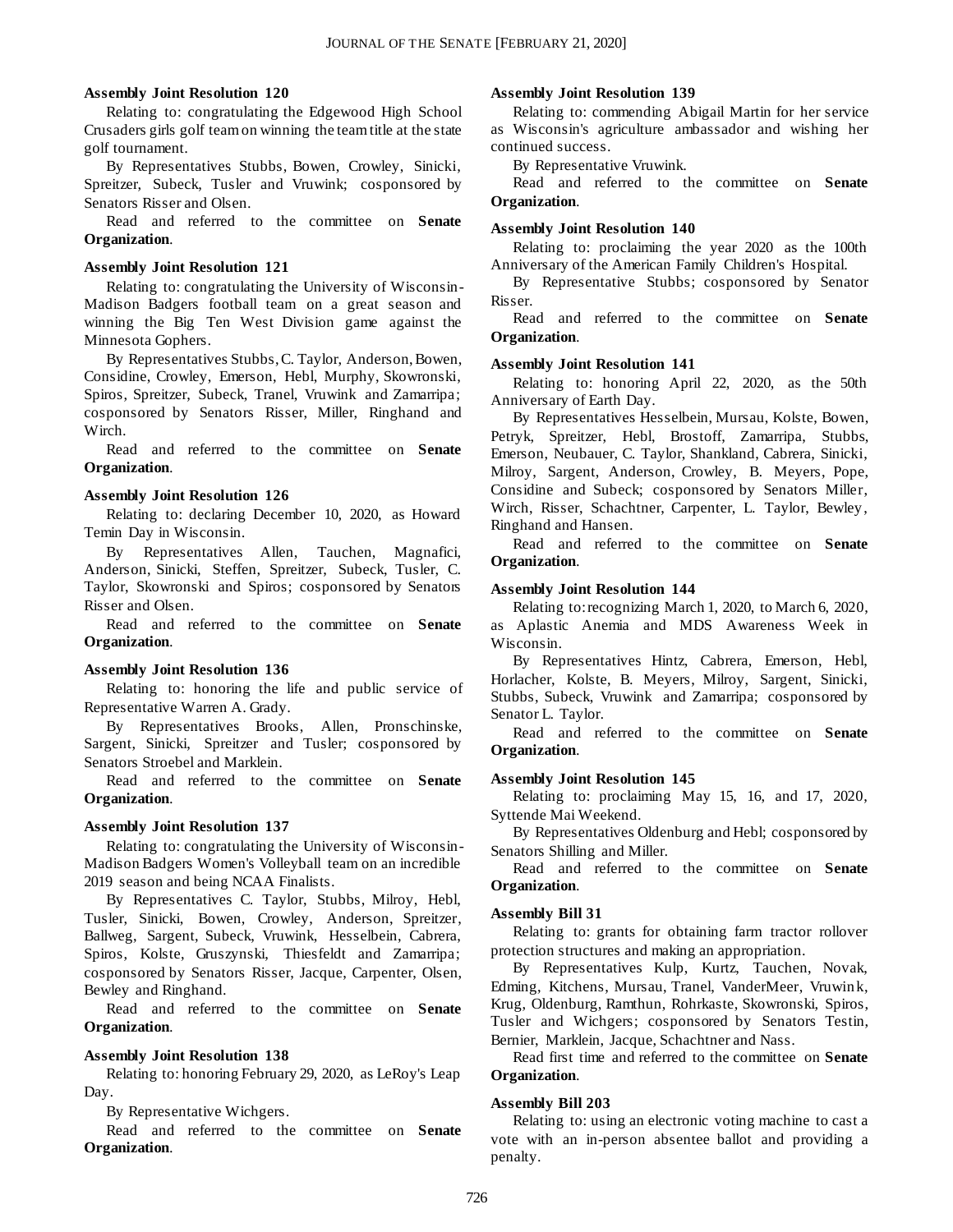By Representatives Brandtjen, L. Myers, Allen, Brooks, Considine, Dittrich, Duchow, Edming, Fields, Horlacher, Hutton, Knodl, Krug, Kuglitsch, Kulp, Macco, Pronschinske, Quinn, Ramthun, Riemer, Sinicki, Skowronski, Tittl, Wichgers and Ohnstad; cosponsored by Senators Craig, L. Taylor, Carpenter, Jacque, Johnson, Kapenga, Kooyenga, Larson, Nass, Stroebel, Wanggaard and Wirch.

Read first time and referred to the committee on **Senate Organization**.

#### **Assembly Bill 237**

Relating to: reimbursement grants to employers for payment of costs for certification programs in solar energy and wind energy systems.

By Representatives Kuglitsch, Neylon, Kitchens, Krug, Kulp, Milroy, Mursau, Petryk and Tusler; cosponsored by Senators Cowles, L. Taylor and Wirch.

Read first time and referred to the committee on **Senate Organization**.

#### **Assembly Bill 245**

Relating to: elections administration, recall petitions, and recount procedures.

By Representatives Tusler, Zamarripa, Spreitzer, Anderson, Krug, Loudenbeck, Macco, Mursau, Ramthun, Vruwink and Subeck; cosponsored by Senators Bernier, Miller, Smith, Bewley and Schachtner.

Read first time and referred to the committee on **Senate Organization**.

#### **Assembly Bill 246**

Relating to: voter registration.

By Representatives Tusler, Zamarripa, Spreitzer, Anderson, Krug, Loudenbeck, Macco, Mursau, Ramthun, Vruwink and Subeck; cosponsored by Senators Bernier, Miller, Smith, Bewley and Schachtner.

Read first time and referred to the committee on **Senate Organization**.

#### **Assembly Bill 247**

Relating to: absentee voting, voting procedures, and providing a penalty.

By Representatives Tusler, Zamarripa, Spreitzer, Anderson, Krug, Loudenbeck, Macco, Mursau, Ramthun, Vruwink and Subeck; cosponsored by Senators Bernier, Miller, Smith, Bewley and Schachtner.

Read first time and referred to the committee on **Senate Organization**.

#### **Assembly Bill 459**

Relating to: incorporating cursive writing into the state model English language arts standards and requiring cursive writing in elementary grades.

By Representatives Thiesfeldt, Vruwink, Ballweg, Bowen, Brostoff, Gundrum, James, Haywood, Krug, Kuglitsch, Mursau, L. Myers, Ramthun, Sanfelippo, Skowronski, Tusler and Dittrich; cosponsored by Senators Olsen, Johnson, Nass, Carpenter, Jacque, Marklein, L. Taylor and Wanggaard.

Read first time and referred to the committee on **Senate Organization**.

#### **Assembly Bill 478**

Relating to: prohibiting a judge from holding a nonjudicial office of public trust while serving in the office to which the judge was appointed or elected.

By Representatives Hutton, Brandtjen, Felzkows ki, Knodl, Ramthun, Sanfelippo, Thiesfeldt, Tusler and Skowronski; cosponsored by Senators Darling, L. Taylor and Olsen.

Read first time and referred to the committee on **Senate Organization**.

#### **Assembly Bill 515**

Relating to: labeling food as a type of dairy product or as a dairy ingredient and granting rule-making authority.

By Representatives Tranel, Oldenburg, Dittrich, Edming, James, Kulp, Novak, Petryk, Pronschinske, Quinn, Skowronski, Summerfield, Tauchen, Tusler, VanderMeer, Vorpagel, Wittke, Born and Thiesfeldt; cosponsored by Senators Marklein, Bernier, Feyen, LeMahieu, Ringhand and Tiffany.

Read first time and referred to the committee on **Senate Organization**.

#### **Assembly Bill 516**

Relating to: labeling a food product as a type of milk and granting rule-making authority.

By Representatives Tranel, Oldenburg, Dittrich, Edming, James, Kulp, Novak, Petryk, Pronschinske, Quinn, Skowronski, Summerfield, Tauchen, Tusler, VanderMeer, Vorpagel, Wittke, Born and Thiesfeldt; cosponsored by Senators Marklein, Roth, Bernier, Carpenter, Feyen, Ringhand and Tiffany.

Read first time and referred to the committee on **Senate Organization**.

#### **Assembly Bill 518**

Relating to: labeling a food product as meat and granting rule-making authority.

By Representatives Oldenburg, Tranel, Dittrich, Edming, James, Kulp, Magnafici, Novak, Petryk, Pronschinske, Quinn, Skowronski, Summerfield, Tauchen, Tusler, Vorpagel, Wittke, Born and Thiesfeldt; cosponsored by Senators Marklein, Bernier, Feyen and Tiffany.

Read first time and referred to the committee on **Senate Organization**.

#### **Assembly Bill 551**

Relating to: the presumption of riparian rights on navigable waterways.

By Representatives Stafsholt, Felzkowski, Dittrich, Edming, Krug, Kuglitsch, Magnafici, Mursau, Quinn, Sanfelippo, Tauchen and Wichgers; cosponsored by Senators Testin, Tiffany, Bewley, Craig, Olsen, Stroebel and Wanggaard.

Read first time and referred to the committee on **Senate Organization**.

#### **Assembly Bill 556**

Relating to: recognizing teaching hours for providing certain extension services of the University of Wisconsin System.